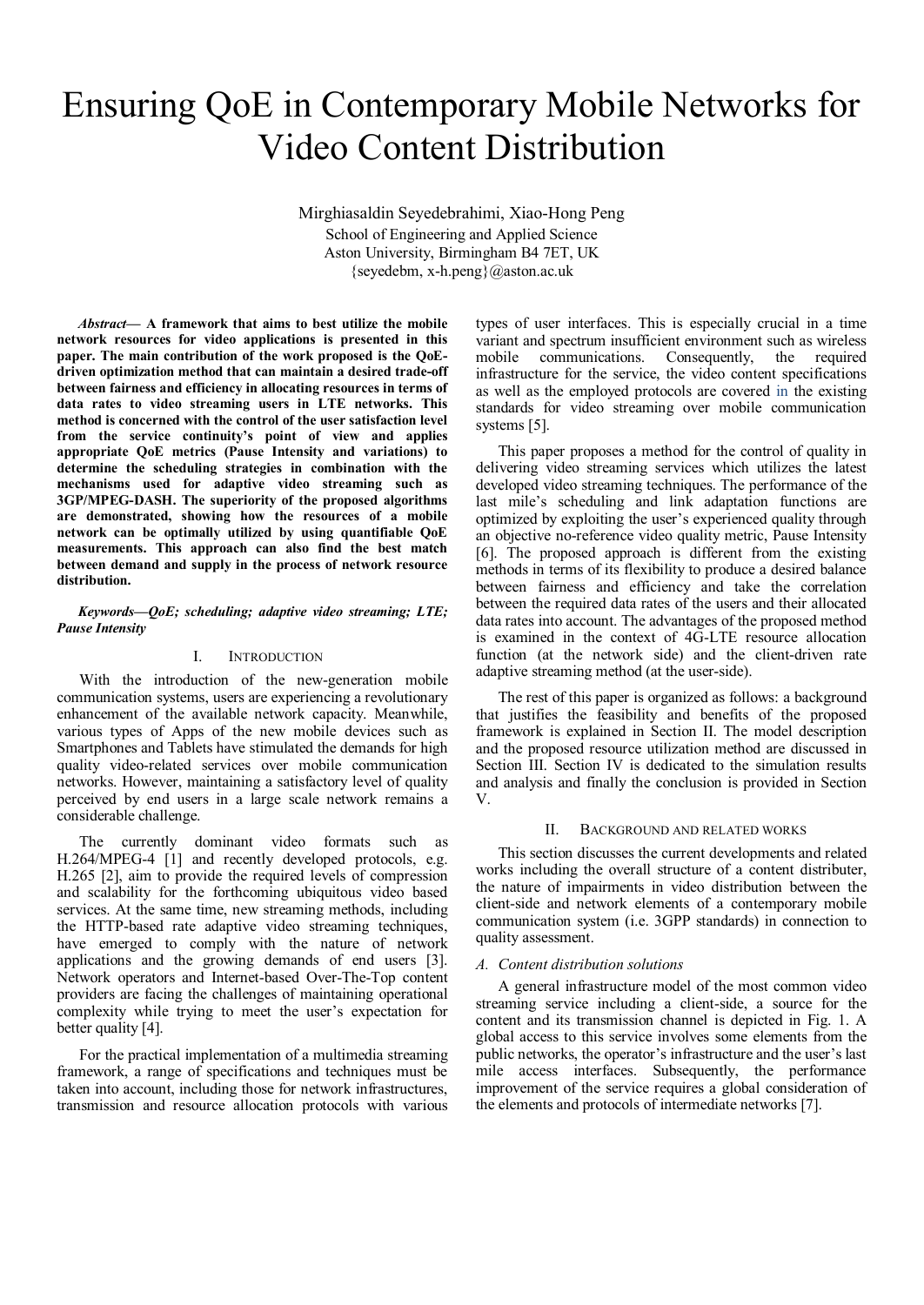

Fig. 1 the network infrastructure of a globally accessible video streaming service over mobile communication and through a distributed network

Distributed system solutions, such as Content Delivery Networks (CDN), are widely used to reduce the complication in quality control for such a global service. A distributed system links up the locally manageable resources with the corresponding globally accessible services. For example, in Fig. 1 the nearest 'Cache Server' (edge server)' to the user delivers the requested content on behalf of the 'Origin Server' to reduce the latency and the load of the traffic to/from the main server.

Some solutions are also introduced specifically for streaming over mobile communication systems. Packetswitched Streaming Service (PSS) is a package of solutions for different aspects of the video streaming over the new generations of the mobile communication systems, e.g. 3G and LTE [5]. PSS defines the functionalities required to support a server-driven streaming solutions (e.g. RTP-based) or a clientdriven adaptive streaming (e.g. 3GP-DASH) [8]. The PSSrelated protocols aim to provide a packet-based framework which bridges the gap between the trivial downloading protocols and the more complex conversational services. However, with the introduction of the Evolved Packet Core (EPC) in LTE, some aspects of the PSS functionalities for packet and IP-based adaptation are already supported by the system without need for PSS.

The proposed solution in this work is applicable to the clients in Fig. 1 with an HTTP-based and adaptive video streaming content. This content may have been distributed through CDN with or without the help of the PSS functions. A PSS function, such as the user description and profile server in Fig. 1, provides a source of information for matching the content specifications with the user's device capability and environment. Furthermore, the PSS analysis of the client-side buffer status provides the elements required for the evaluation of the proposed quality metric at the network-side without extra transactions between the client and the network [5].

# *B. Sources of impairements*

Degradation in the fidelity of an image and the discontinuity of service delivery are two major impairments in a video streaming service. The decoding and playback procedures at the client side usually suffer from the impacts of the latency of packet transmission as well as the inefficiency and instability of the network throughput. These impairments are obviously associated with the intermediate network elements and the protocols employed. Error control mechanisms, resource allocation policies, and transport control and routing processes are among those aspects of the network protocol stack that influence the fidelity or continuity of the service.

Two transport protocols, i.e. UDP for RTP (Real-time Transport Protocol) and TCP for the most recent HTTP-based streaming services also have impacts on the transmission impairment [9], [10]. For example, discontinuity during the video playback time (namely pause, buffering or under-run) is a known result of the network performance inefficiency. This service interruption can be caused by the user's bandwidth limitation, the latency of TCP control mechanisms or its rate throttling. The UDP protocol, however, is less likely to cause discontinuity of the service but its unreliability normally results in degraded image quality.

The quality metric adopted in this work, namely Pause Intensity (PI), is a no-reference metric for continuity assessment and takes both pause duration and pause frequency into account. It is content independent and highly correlated with the subjective QoE metric: MOS (Mean Opinion Score) [6]. Our approach is tailored to tackle the buffering or continuity impairments of HTTP-based and adaptive streaming services using TCP at the transport layer. The PI value can be determined using the network performance,  $\eta$ (throughput), and the required data rate,  $\lambda$  (video code rate) as PI(η, λ) per user [6]: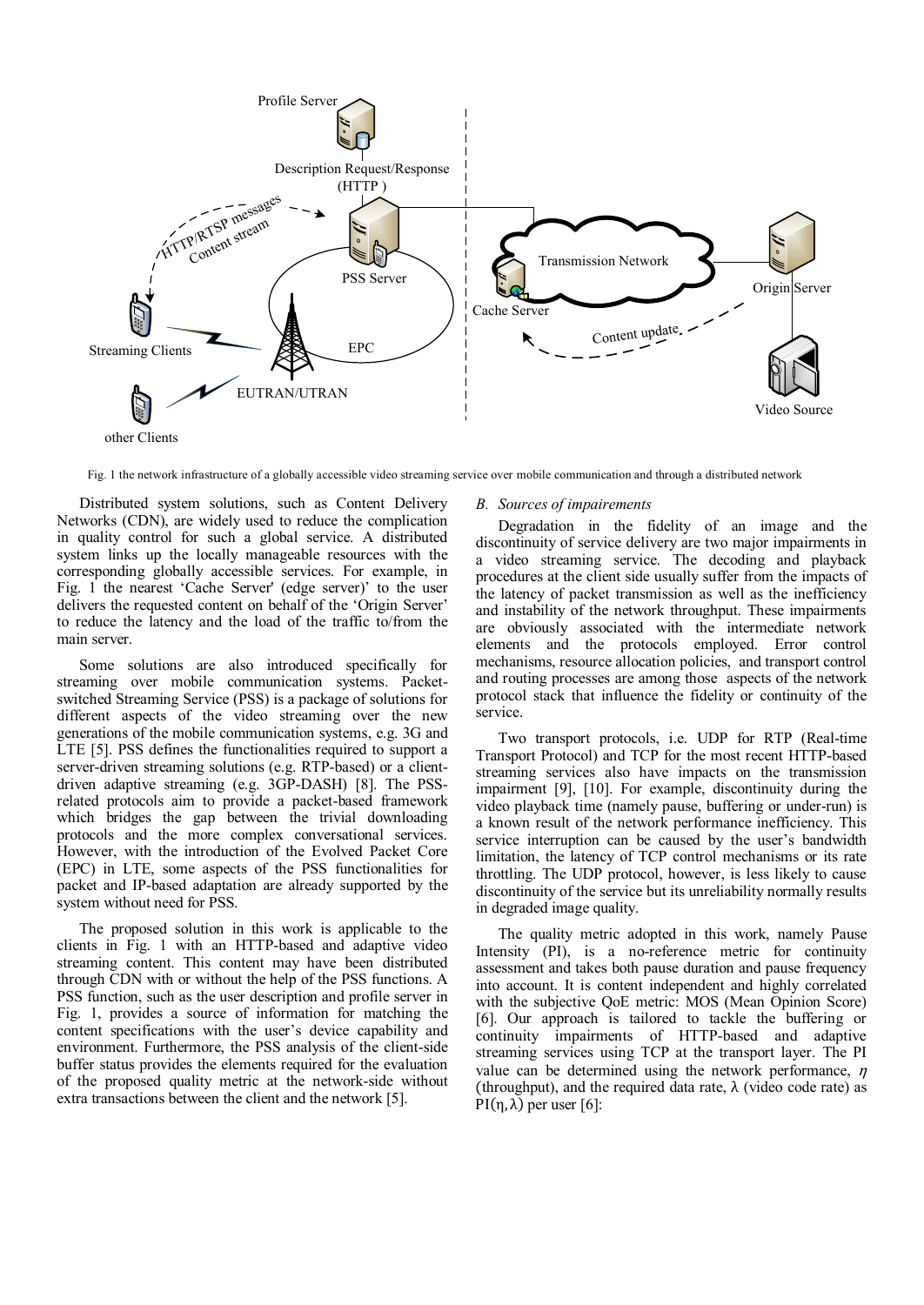$$
PI(\eta, \lambda) = 1 - \frac{\eta}{\lambda}
$$
 (1)

In a non-recorded streaming scenario *η* is always less than or equal to  $\lambda$ , i.e.  $\eta \leq \lambda$  *and*  $0 \leq P I \leq I$ . The description of the PI model, buffer paly-pause characterization and associated subjective tests are provided in [6].

# *C. Quality assessment support in mobile communications*

Generally, the assessment metrics for a service are presented in the form of Quality of Service (QoS) or Quality of Experience (QoE). QoS comprises system-oriented and quantitatively defined parameters such as latency, loss or throughput while QoE encompasses user-oriented and qualitatively defined scales such as 'the opinion and judgment of user about the service'. QoE may also be represented by a quantitative metric which has a proven correlation with the user's experienced quality. Although several QoS and QoEbased approaches are available for vide-related service assessment, very few of them suit an online and on-the-fly assessment of a streaming service over mobile communication. The employed Pause Intensity (PI) metric in this work provides the required quantitative presentation and the proven correlation with the subjective and QoE-based satisfaction of the user.

The required information for PI evaluation including video code rate,  $\lambda$ , and average network throughput,  $\eta$ , is available at the client-side. This information can be estimated at the network-side through the functions related to the streaming service support in PSS. When the adaptive streaming service is provided independent from PSS (such as the independent 3GP-DASH servers in Fig. 2), this information can still be transferred to the corresponding network element as a part of the provided quality-related transactions [5]. These capabilities are briefly explained below.

The QoE support in a contemporary mobile streaming service is actually an attribute defined as a part of the 'device capabilities'. 'Device capability' and 'user profile' are the information which facilitate the server-side negotiation as a matching process at the beginning of the streaming. As it has been shown in Fig. 1, the device capability description is exchanged between the profile server (provided by device manufacturer or mobile operator) and streaming server (i.e. PSS) as a part of the negotiation and matching mechanisms. The attributes related to video streaming service in 3GPP-PSS consist of the 'QoE support enabler', the type of the carrier protocol (i.e. RTP/RTSP or HTTP) and the available options for rate adaptation mechanisms.

The mobile device sends the URL of the location where PSS can retrieve the user profile (through the RTSP/HTTP data



**Fig. 2 the infrastructure of an independent 3GP-DASH clientserver** 

units). PSS communicates with the profile server (through HTTP Request/Response) to access the device description information. User can override or add an attribute during this process. The final negotiated attributes will be used by PSS to control the presentation of the streamed media content to a mobile user. The average throughput, initial playout delay, buffer level and metadata Information are the main videorelated QoE metrics which are defined by 3GPP and to be included in a quality report. The XML syntax (using the HTTP request with XML in its body) will be used for the transaction of the QoE metrics and reporting protocols.

#### III. PROPOSED FRAMEWORK

Let an efficiency-oriented resource allocation policy be the default regulator of the available resources in the system:

$$
r^* = \arg_r \max_{all \text{ users}} \sum_{u_k(\overline{R_k})} u_k(\overline{R_k})
$$
\n<sup>(2)</sup>

where  $r^{N_{RB} \times N_{UE}}$  is the matrix of the resource allocation and  $N_{RB}$  and  $N_{UE}$  represent the available resource blocks and the number of users, respectively.  $u_k(\overline{R_k})$  represents the utility function of the allocation process based on the average allocated data rate to user *k* up to the current allocation round,  $\overline{R_k}$ . Based on the specifications of LTE this allocation system can further be described as follows:

 *r* is a matrix of binary values with each column defining the allocation of the available resources to the corresponding user,  $r_k = [r_{k,1}, r_{k,2}, \dots, r_{k,N_{RB}}]^T \in \{0,1\}^{N_{RB}}$ .

 Each resource block (*180 KHz* of bandwidth allocated for one time slot of *0.5ms*) will be allocated to just one user, i.e.  $r_i \cdot r_j^T = 0 \ \forall \ i \neq j$ .

 All of the resources or a portion of them can be allocated to one or more users in each allocation round, i.e.  $\sum_{k=1}^{N_{UE}} ||r_k||_1 \leq N_{RB}.$ 

 The allocated data rate to user *k* in the allocation round *i* depends on the capacity  $C_k$  created by the user in the allocated resources  $r_k$  (i.e.  $R_k^i = C_k^T$ ,  $r_k$ ). The Channel Quality Indicator feedback (CQI) defines this capacity as a function of the channel status, SINR, i.e.  $C_k = C_k (CQI(SINR)) \in$  $\mathbb{R}_{>0}$ <sup>1×NRB</sup>. CQI actually represents the user's receiver status (i.e. SINR) and the capability of the user's device.

 The average allocated data rate to each user in (2) is the weighted average,  $\overline{R_k^t}$ , based on the user's allocation in the current round,  $R_k^i$ , and the history of the allocation to that user,  $\overline{R_k^{i-1}}$ :

$$
\overline{R_k^t} = \left(1 - \frac{1}{t_w}\right) \overline{R_k^{t-1}} + \frac{1}{t_w} R_k^i \tag{3}
$$

where  $t_w$  is the average window size. The value of  $t_w$  must be large enough to filter out the fluctuation of the allocation process. Furthermore, system must be able to capture the average video code rate of the streaming service during the averaging period. A value of  $t_w = 100$ ms will suffice for LTE with *1ms* allocation round and *10ms* frame duration. More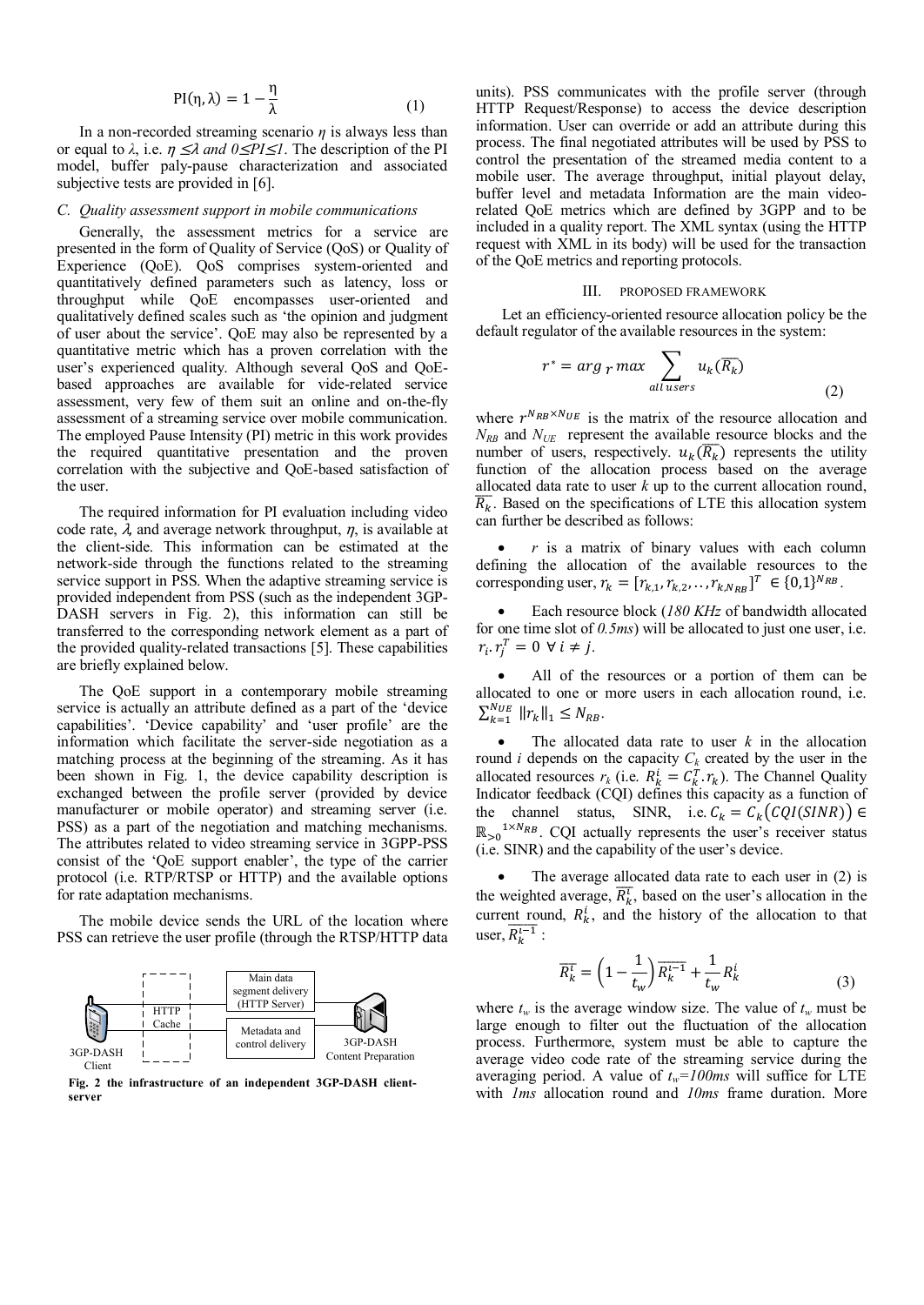detailed explanation of this system and the assumptions are provided in [11].

Assume that the proposed allocation scheme for video streaming users is working as a subroutine of the main allocation function of the system. It means that the desired level of the fairness and efficiency driven by the quality of the service can be applied through a portion of the total available resources,  $N_{RB}^{v}$ . Whenever  $N_{RB}^{v} = N_{RB}$ , all of the users are allocated through the same allocation function with entirely shared resources regardless of their corresponding data contents.

Let the quality of the streaming service be represented in the allocation function through its continuity aspect, Pause Intensity (PI), as follows:

$$
\begin{cases}\nr^* = arg \, r \, max \sum_{k=1}^{N_{UE}^{\nu}} u_k(\overline{R_k}, P I) \\
u_k = P I_k^{\alpha} . \overline{R_k}, \ u_k \in \mathbb{R}_{\geq 0} \n\end{cases} \tag{4}
$$

where  $N_{UE}^{\nu}$  is the number of the users with streaming service and  $u_k$  is the utility function which reflects the effect of the clients satisfaction (i.e. QoE) through its first term (i.e. *PI*α). The first term can also be viewed as the weight for the second term,  $\overline{R_k}$ , which represents the efficiency of user for consuming the allocated resources. The value of *α* defines the desired trade-off between the efficiency and fairness. It further takes into account the correlation between the users' required data rates (i.e. video code rates) and the allocated data rates. A practical algorithm to implement (4) can be achieved by replacing the utility function in (4) with a priority function as follows:

$$
\begin{cases}\n k^* = \arg_k \max u_k \\
 u_k = Pl_k^{\alpha} \cdot \overline{R_k} = \left(1 - \frac{\eta_k}{\lambda_k}\right)^{\alpha} \cdot \overline{R_k} \tag{5}
$$

| TABLE I. LINK ADAPTATION AND MODULATION SCHEME |  |
|------------------------------------------------|--|
|------------------------------------------------|--|

| <b>SINR</b> | <b>CQI</b> | <b>Modulation Order</b> | <b>Code Rate</b> |
|-------------|------------|-------------------------|------------------|
| $< -6.934$  | $1(*)$     | 2                       | 0.1523           |
| $-5.147$    | 2          | $\overline{c}$          | 0.2344           |
| $-3.180$    | 3          | 2                       | 0.3770           |
| $-1.254$    | 4          | $\overline{c}$          | 0.6016           |
| 0.7610      | 5          | $\overline{c}$          | 0.8770           |
| 2.700       | 6          | $\overline{c}$          | 1.1758           |
| 4.697       | 7          | 4                       | 1.4766           |
| 6.528       | 8          | 4                       | 1.9141           |
| 8.576       | 9          | 4                       | 2.4063           |
| 10.37       | 10         | 6                       | 2.7305           |
| 12.30       | 11         | 6                       | 3.3223           |
| 14.18       | 12         | 6                       | 3.9023           |
| 15.89       | 13         | 6                       | 4.5234           |
| 17.82       | 14         | 6                       | 5.1152           |
| >19.83      | 15         | 6                       | 5.5547           |

\* Users with SNR lower than a device related threshold will not be scheduled for using the resources

where  $u_k$  appears as a priority function and a user with the highest value of  $u_k$  will be chosen in each round of the allocation.

Since the video code rate and the throughput of the network are available at the user-side, the PI assessment procedure can be conducted directly as a client-side task. This value can be reported to the relevant network element for scheduling consideration. However, such a solution requires extra control information and transaction between user and network. This usually is not a practical approach and violates the transparency of the service especially from last mile's interface point of view. Alternatively, in a system such as LTE supported by its EPC and/or PSS infrastructures, the incoming video rate from the public network and the outgoing rate toward the users alongside their throughput can be estimated easily. In either way, the required value of PI in (4) and (5) is accessible at the network side.

For the user of a streaming service, the required data rate in the scheduler is proportional to its video code rate. The value of the video code rate in a client-driven streaming technique (e.g. 3GP-DASH) is changing adaptively to match the status of the channel, the available buffer and processing time. This obviously reveals the interaction between the client-side adaptation mechanism and the quality driven allocation scheme at the network-side (i.e. (4) and (5)). For the sake of consistency, the aspect of the rate adaptation mechanism which depends on the network performance, throughput  $(\eta)$ , can be recast based on the user's quality metric, *PI*. Let us take  $PI_i > PI_{threshold}$  as a simplified decision making process for the adapted rate of the  $(i+1)^{th}$  segment of the streaming data. *PI<sup>i</sup>* represents the assessed value of *PI* and *PIthreshold* represents the maximum acceptable discontinuity of the service.

Based on the PI definition, this can alternately be shown as  $\left(1-\frac{\eta_i}{\eta_i}\right)$  $\frac{n_i}{\lambda_i}$  > PI<sub>threshold</sub> which yields the general form of the criterion based on the network performance,  $\eta$ , and video code rate,  $\lambda$ , as  $\eta_i < (1 - P I_{threshold}) \lambda_i$ . We will use this condition as the criterion for increasing or decreasing the video code rate.

TABLE II. SIMULATION SETUP

| Parameter                 | value                       |  |
|---------------------------|-----------------------------|--|
| No. of Cells              | 1 (with the first tier      |  |
|                           | interference)               |  |
| Inter-site distance       | 2000 meters                 |  |
|                           | mean=0, deviation=8         |  |
| Shadowing effect          | decorrelation distance=25m. |  |
|                           | inter-site correlation=0.5  |  |
| Channel model             | PedA, speed=3km/h           |  |
| Bandwidth                 | 5MHz, 20MHz                 |  |
| No. of RBs (per TimeSlot) | 25, 100                     |  |
| Subcarrier                | 15KHz                       |  |
| Range of average SNR      | $-6 \sim 18$ dB (CQI=1~15)  |  |
| Average video code rate   | $156kbps \sim 1.5Mbps$      |  |
| No of Users               | 45                          |  |
| Each scheduling round     | One $TTI=1ms$               |  |
| Simulation time           | $10000*TTI(10 s)$           |  |
| Video stream model        | Truncated Pareto for packet |  |
|                           | size and inter-arrival time |  |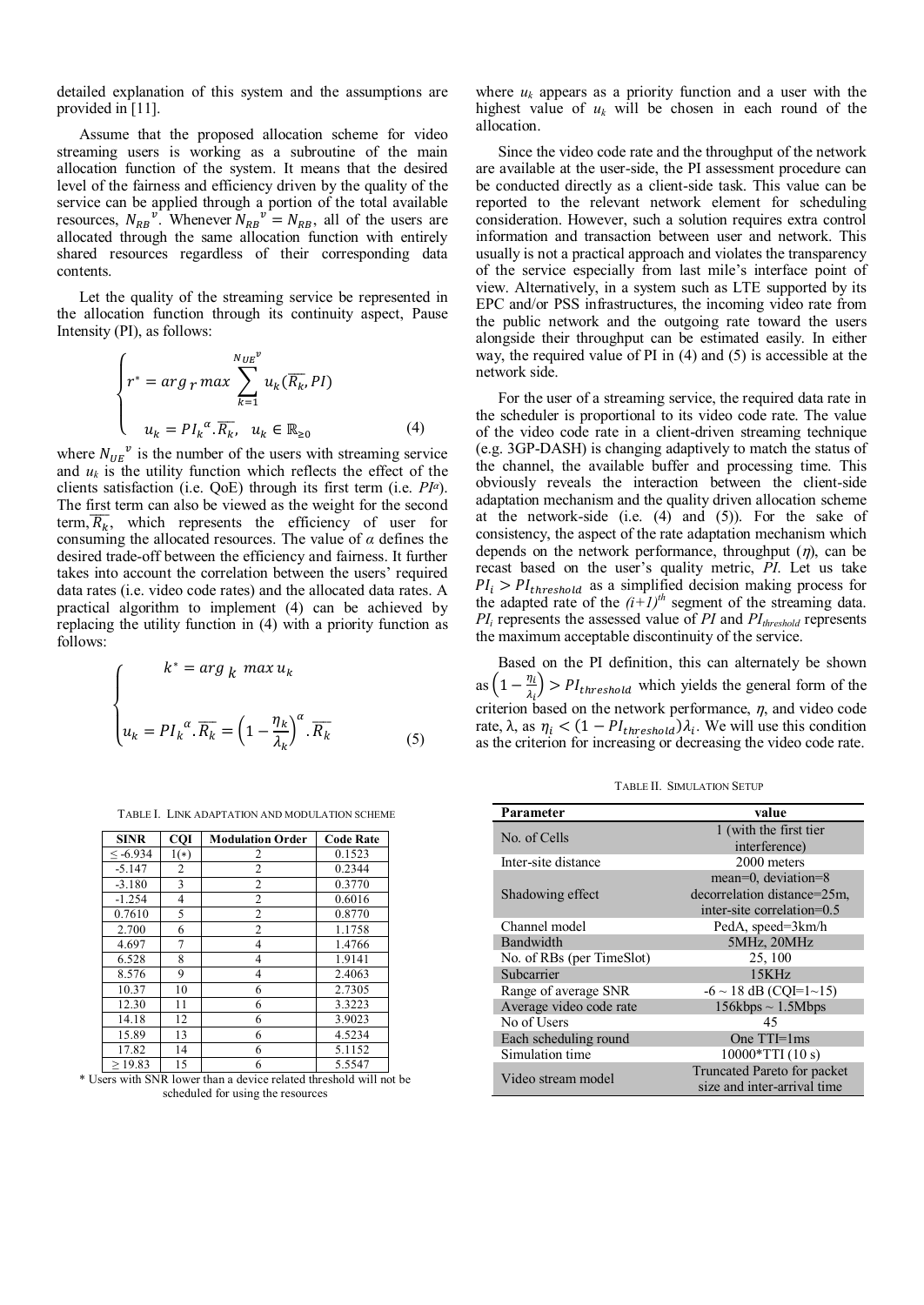# IV. SIMULATION RESULTS AND ANALYSIS

# *A. Simulation setup*

A Matlab simulator is developed for examining the proposed algorithm in the context of LTE with the users of an adaptive video streaming service. The LTE system is represented by the required functions from RLC, MAC and PHY layers. These comprise the scheduling and link adaptation functions with the consideration of the standard modulation and code rates, as shown in Table I. This table actually defines the implemented mapping between SINR and CQI (feedback from users to the network) for the lower layer's settings related to the modulation order and channel code rate.

Simulator also takes account of the proper data segmentation function for video streaming data packets. The size of the packet is generated using a truncated Pareto model (for packets' inter-arrival-time and size). No background traffic is considered for the users' data. As it has been shown in Fig. 3, the video code rates initially start with the standard video streaming quality of 780kbps (as in BBC-iPlayer). These rates later increase or decrease (in the range of 156kbs-1500kbps) based on the users' channel status and allocated resources. Users' Head-of-Line packets (HOL) are scheduled in a timely manner with no packet drop due to the delay in the scheduler (i.e. eNodeB).

Table II provides more detail about the simulator and its channel model. The video code rates correspond to the users with different SINRs in the range of the defined CQI for LTE (i.e.  $1~1~15$ ). Users are distributed in one cell considering the interference from the first tier neighboring cells. A pedestrian user's model of fading and the shadowing effect (inter/intracell spatial correlation) have been taken into account as well. The subjective quality metric of the service, MOS, has been



**Fig. 3. video code rates in an adaptive video streaming compared to a non-adaptive service. The adapted rates are exemplified by two users with distinctive channel status.**



**Fig. 4. The achieved trade-off between various aspects of the proposed algorithm vs. different values of α. These include the efficiency of the system, the correlation between required data rates and allocated data rates per user and the achievable fairness among allocated data rates to the users.**

estimated through the fitting of the PI values. The relation between MOS and PI achieved from the subjective testing results in [6] has been used for the fitting purpose. MOS values are changing from 1 to 5 and represent the users' perceived quality as Bad, Poor, Fair, Good and Excellent, respectively.

# *B. Results and Analysis*

The overall performance of the proposed algorithm with regards to the trade-off between efficiency and fairness is shown in Fig. 4. The evaluation of the efficiency and fairness is based on the total allocated data rates to the users and the Jain's index of these allocated data rates, respectively. It also depicts the achieved correlation between the required data rates of the users (i.e. their video code rates) and the allocated data rates by the system which is assessed through the Pearson's Linear Correlation Coefficient. These results reveal the main characteristic of the parametric algorithm in (4) and (5) with the capability for achieving a desired trade-off using a certain value of parameter α.

Fairness in the context of scheduling and rate allocation means a fair resource allocation regardless of the exact differences in the users' channel status (i.e. SINR) and device capabilities. However, this policy creates a converse effect on the users which tend to increase their video code rate in an adaptive streaming paradigm. Users with good channel status



**Fig. 5. average video code rate againt the quality threshold. The Pause Intensity threshold (PIthreshold) represents the acceptable quality from continuity point of view while the average video code rate embodies the image quality/fidelity.**